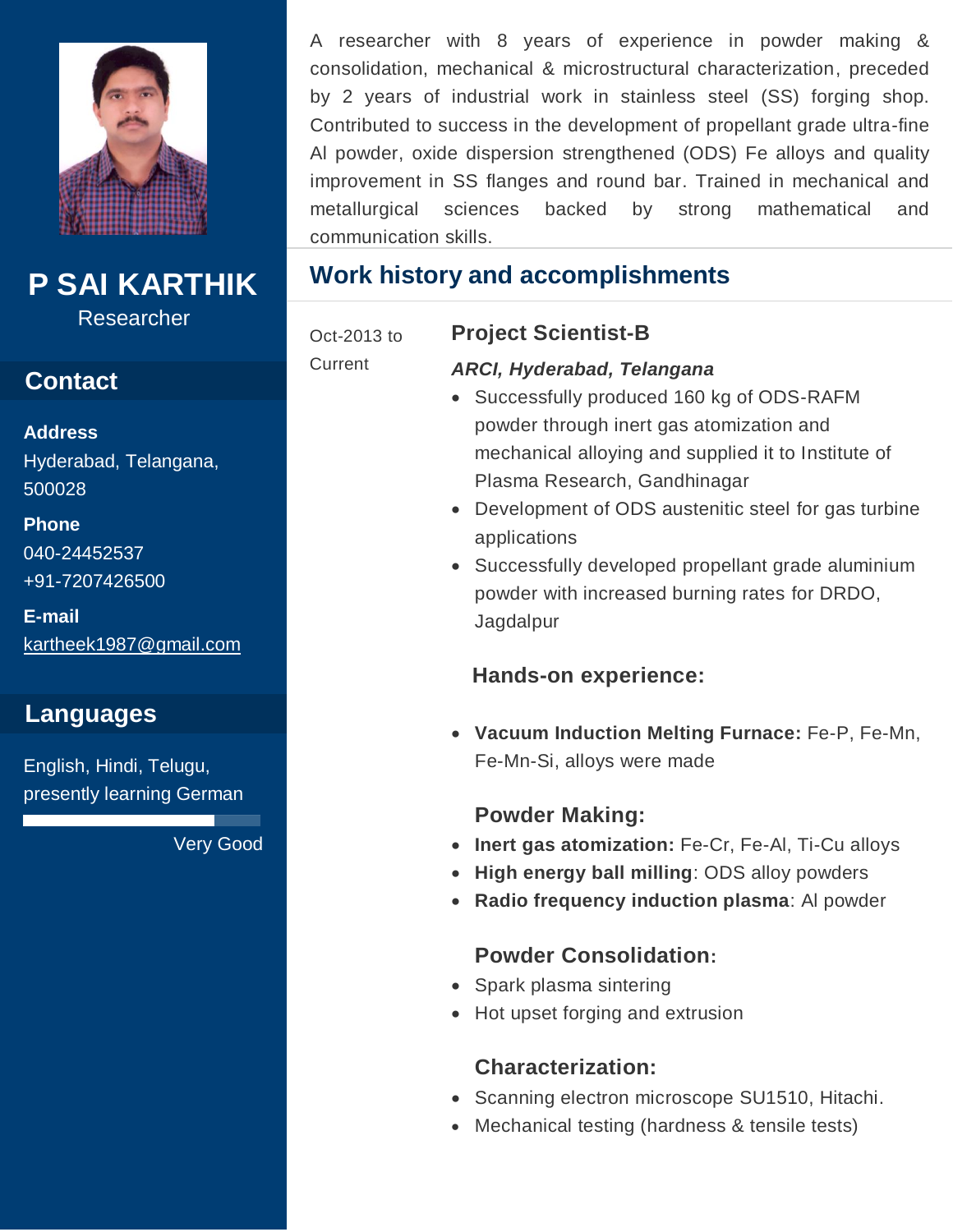## **Relevant Courses attended:**

- Powder Metallurgy Short **Course**
- GIAN course on nanomaterials
- SPARC sponsored workshop on additive manufacturing
- Indo-German workshop on advanced automotive steels

## **Skills**

Communication Skills

Mathematical Skills

Literature Review

Experiment planning and execution

Very Good

Data Consolidation

Manuscript or report preparation

Aug-2011 to Oct 2013

#### **Junior Manager in Quality**

#### *Viraj Profiles Limited, Boisar, Maharashtra*

- Drafted and established standard operating procedure (SOP) to produce stainless steel forgings
- Initiated pre-dispatch inspection to ensure delivery of order as per customer requirements
- Minimized customer complaints from 15 per month to less than 5 per month and saved compensation of 100 \$ per month paid against them

## **Current Interests**

- Gas atomization of metallic alloys.
- Spark plasma sintering
- Additive manufacturing

## **Course Work**

| July-2009 to<br><b>July 2011</b> | <b>M.Tech: Metallurgical Engineering</b><br><b>IIT Roorkee - Uttarakhand, India</b><br>GPA: 8.22 / 10.00 (4 <sup>th</sup> in a class of 30)                                                                       |
|----------------------------------|-------------------------------------------------------------------------------------------------------------------------------------------------------------------------------------------------------------------|
| Nov 2005 to<br>May 2009          | <b>B.Tech: Mechanical Engineering</b><br>JNTU Anantapur - Andhra Pradesh, India<br>GPA: 70.39% (2 <sup>nd</sup> in a class of 70)                                                                                 |
| June 2002<br>to Mar 2004         | <b>Intermediate Public Examination:</b><br><b>Mathematics-Physics-Chemistry</b><br>Board of Intermediate Education - Andhra Pradesh<br>GPA: 91.0%                                                                 |
| June 2001<br>to Mar 2002         | <b>Secondary School Certificate: Languages,</b><br><b>Mathematics and Sciences</b><br><b>Board of Secondary Education - Andhra Pradesh</b><br>GPA: 90.5% (State 36 <sup>th</sup> Mark and First in a class of 50) |

Good